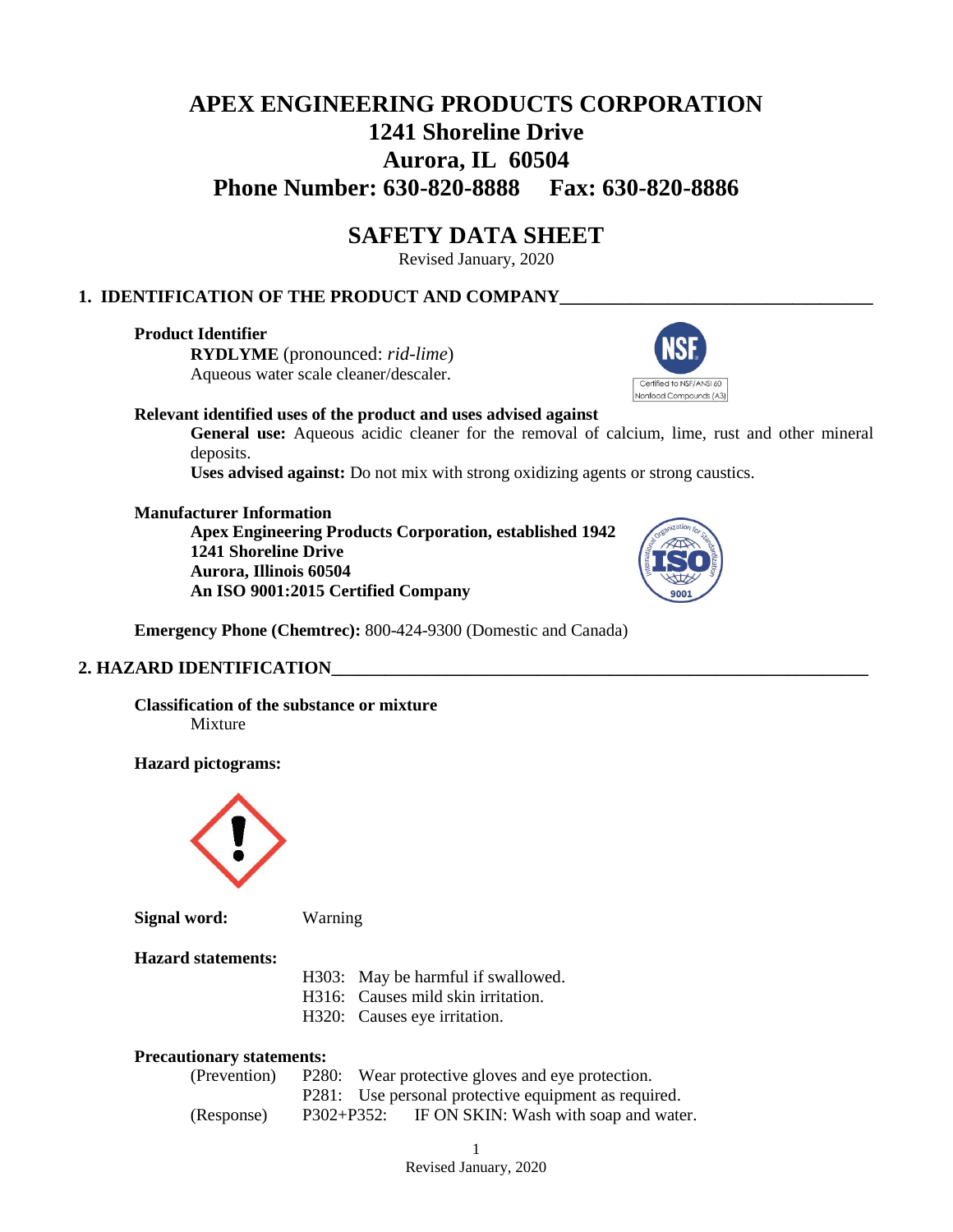P321: Specific treatment, see section 4 of this SDS. P332+P313: If skin irritation occurs, get medical attention. P305+P351+P338: IF IN EYES: Rinse cautiously with water for several minutes, remove contact lenses if present and easy to do, continue rinsing. P337+P313: If eye irritation persists, get medical attention.

**Other hazards:** Not applicable.

# **3. COMPOSITION/INFORMATION ON INGREDIENTS**

**Substance:** Not applicable.

**Mixture:** Chemical characterization (preparation).

| $\mathop{\rm CAS}\nolimits$ | <b>PRODUCT NAME: RYDLYME</b> | Weight<br>$%$ by |
|-----------------------------|------------------------------|------------------|
| 7647-01-0                   | Hydrochloric acid            |                  |

There are no additional ingredients present which are classified as hazardous to health or the environment. Confidential Business Information (CBI) is not harmonized under the Global Harmonized System (GHS). The full disclosure of this products' ingredients is protected under the Illinois Trade Secret Act. However, the CBI provisions have not compromised the health and safety of our users. Laboratory tests indicate the material to be biodegradable. Certified by NSF to NSF/ANSI Standard 60, NSF Registered A3 for use in beverage, pharmaceutical, bottling, poultry, and other food processing plants.

#### **4. FIRST AID MEASURES\_\_\_\_\_\_\_\_\_\_\_\_\_\_\_\_\_\_\_\_\_\_\_\_\_\_\_\_\_\_\_\_\_\_\_\_\_\_\_\_\_\_\_\_\_\_\_\_\_\_\_\_\_\_\_\_\_\_\_\_\_\_\_\_**

#### **Description of first aid measures**

**After inhalation:** Product is not designed to be misted, however, if product mist causes respiratory irritation or distress, move the exposed person to fresh air immediately. If irritation persists, seek medical attention. **After skin contact:** Wash affected area with soap and water. If irritation persists, seek medical attention. **After eye contact:** Immediately flush eyes with large amounts of water for 15 minutes. Remove contact lenses if present and continue rinsing. If irritation persists, seek medical attention.

**After swallowing:** Do not induce vomiting, drink milk, egg whites, etc. and seek immediate medical attention.

#### **Most important symptoms and effects, both acute and delayed**

NOTE: Adverse effects on human health are not expected from *RYDLYME*, based upon over 75 years of use without reported adverse health incidence in diverse population groups, including extensive use by Armed Forces.

#### **Potential health symptoms and effects**

**Eyes:** Causes moderate eye irritation. Symptoms include redness, stinging, tearing and swelling. **Skin:** May cause mild irritation. Repeated and prolonged contact may result in drying or cracking of skin. **Inhalation:** Inhalation of mist or spray may cause mild irritation of the respiratory tract. **Ingestion:** May be harmful if swallowed. May cause gastrointestinal irritation with nausea, vomiting, and

diarrhea.

#### **5. FIRE-FIGHTING MEASURES\_\_\_\_\_\_\_\_\_\_\_\_\_\_\_\_\_\_\_\_\_\_\_\_\_\_\_\_\_\_\_\_\_\_\_\_\_\_\_\_\_\_\_\_\_\_\_\_\_\_\_\_\_\_\_\_\_\_\_**

#### **Extinguishing media**

**Suitable extinguishing media:** Use extinguishing media suitable for the surrounding fire. **Unsuitable media:** None known.

**Specific hazards arising from the mixture:** None known.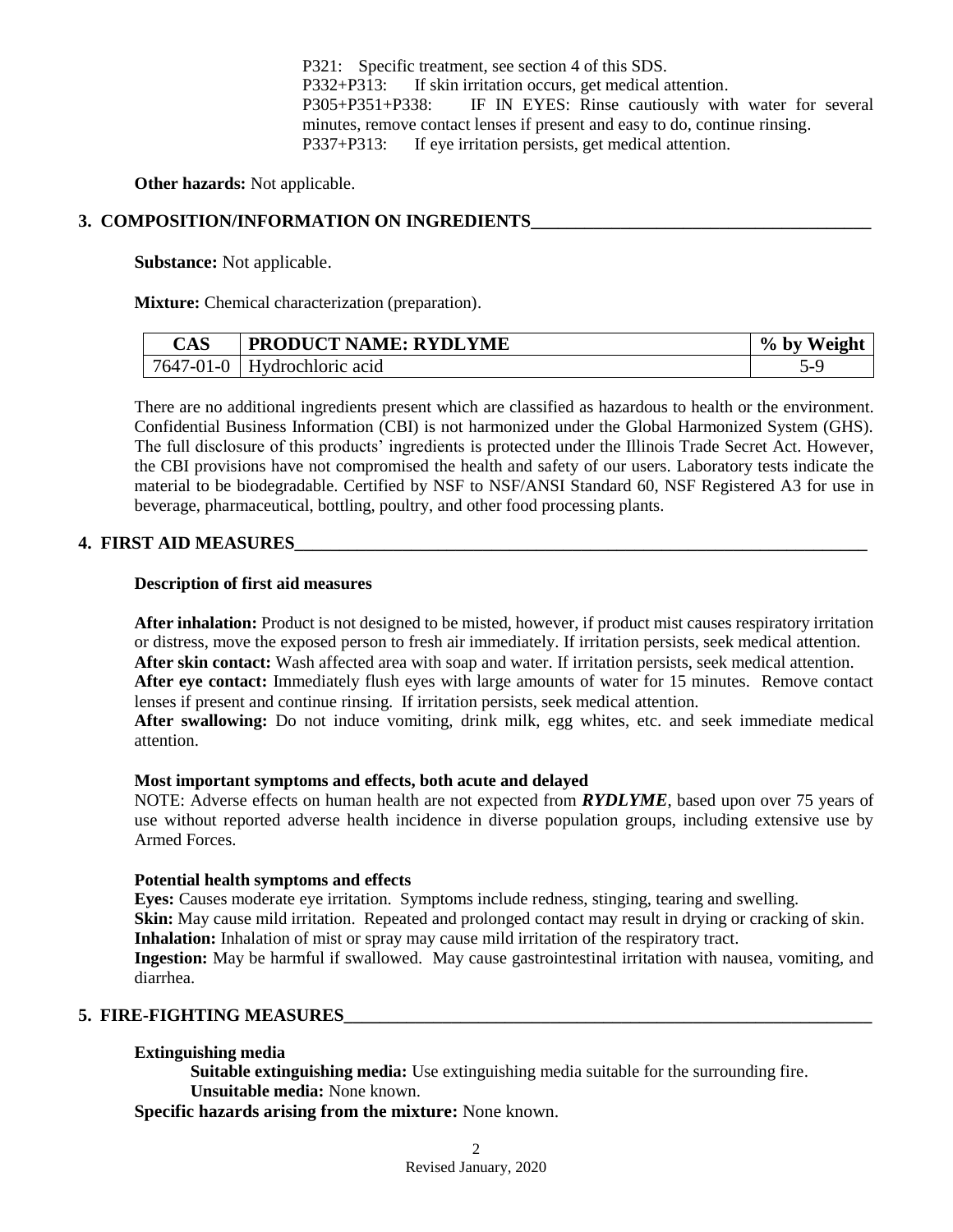#### **Advice for firefighters**

**Protective equipment:** As in any fire, wear self-contained breathing apparatus (pressuredemand, MSHA/NIOSH approved or equivalent and full protective gear).

#### **6. ACCIDENTAL RELEASE MEASURES**

**Personal precautions, protective equipment and emergency procedures:** Wear appropriate protective clothing designated in Section 8. Ventilate the area.

**Environmental precautions:** Rinse area with copious amounts of water to dilute. Sodium bicarbonate may also be used to absorb and/or neutralize liquid. Dispose of material in accordance with the local, State, Provincial, and Federal regulations for your location.

**Methods and materials for containment and cleaning up:** Absorb with liquid binding material.

#### **7. HANDLING AND STORAGE\_\_\_\_\_\_\_\_\_\_\_\_\_\_\_\_\_\_\_\_\_\_\_\_\_\_\_\_\_\_\_\_\_\_\_\_\_\_\_\_\_\_\_\_\_\_\_\_\_\_\_\_\_\_\_\_\_\_\_\_**

**Precautions for safe handling:** Observe label precautions. Wear all appropriate protective equipment specified in Section 8. Keep containers closed when not in use.

**Condition for safe storage:** Keep in cool, dry, ventilated storage areas in closed containers. Transfer only to approved containers having correct labeling. Containers that have been opened should be carefully resealed and kept upright to prevent leakage. The recommended storage temperature is between -18°C/0°F and 82°C/180°F. Keep out of reach of children.

# **8. EXPOSURE CONTROLS/PERSONAL PROTECTION\_\_\_\_\_\_\_\_\_\_\_\_\_\_\_\_\_\_\_\_\_\_\_\_\_\_\_\_\_\_\_\_\_\_\_\_\_\_**

**Control parameters:** Contains no substances with occupational exposure values.

#### **Exposure controls**

**Engineering:** Maintain general industrial hygiene practices. Use normal exhaust, vent to atmosphere.

**Personal protective equipment:** Facilities storing or using this material should be equipped with an eyewash station. Change contaminated clothing. Wash hands thoroughly after use, before eating, drinking or using the lavatory.

**Respiratory equipment:** None required under normal operating conditions.

**Protective gloves:** Recommended, however, not mandated. Material is non-toxic and can be held in the open hand without risk.

**Eye protection:** Wear protective safety glasses during use.

#### **9. PHYSICAL AND CHEMICAL PROPERTIES\_\_\_\_\_\_\_\_\_\_\_\_\_\_\_\_\_\_\_\_\_\_\_\_\_\_\_\_\_\_\_\_\_\_\_\_\_\_\_\_\_\_\_\_\_\_**

| <b>Physical State:</b>             | Liquid                       |
|------------------------------------|------------------------------|
| Appearance:                        | Dark                         |
| Odor:                              | Comparable to Almonds        |
| pH:                                | Unreadable, generally $<$ 3  |
| <b>Freezing point:</b>             | $-26$ °C ( $-15$ °F)         |
| Initial boiling point:             | $101^{\circ}C(213^{\circ}F)$ |
| <b>Flash point:</b>                | Not applicable               |
| <b>Evaporation rate:</b>           | Not available                |
| <b>Flammability:</b>               | Not applicable               |
| Lower explosive limit (LEL)        | Not applicable               |
| <b>Upper explosive limit (UEL)</b> | Not applicable               |
| <b>Vapor Pressure:</b>             | Not available                |
| Density $(g/cm^3)$ :               | Approximately 1              |
| <b>Solubility in Water:</b>        | Complete                     |
|                                    | 3                            |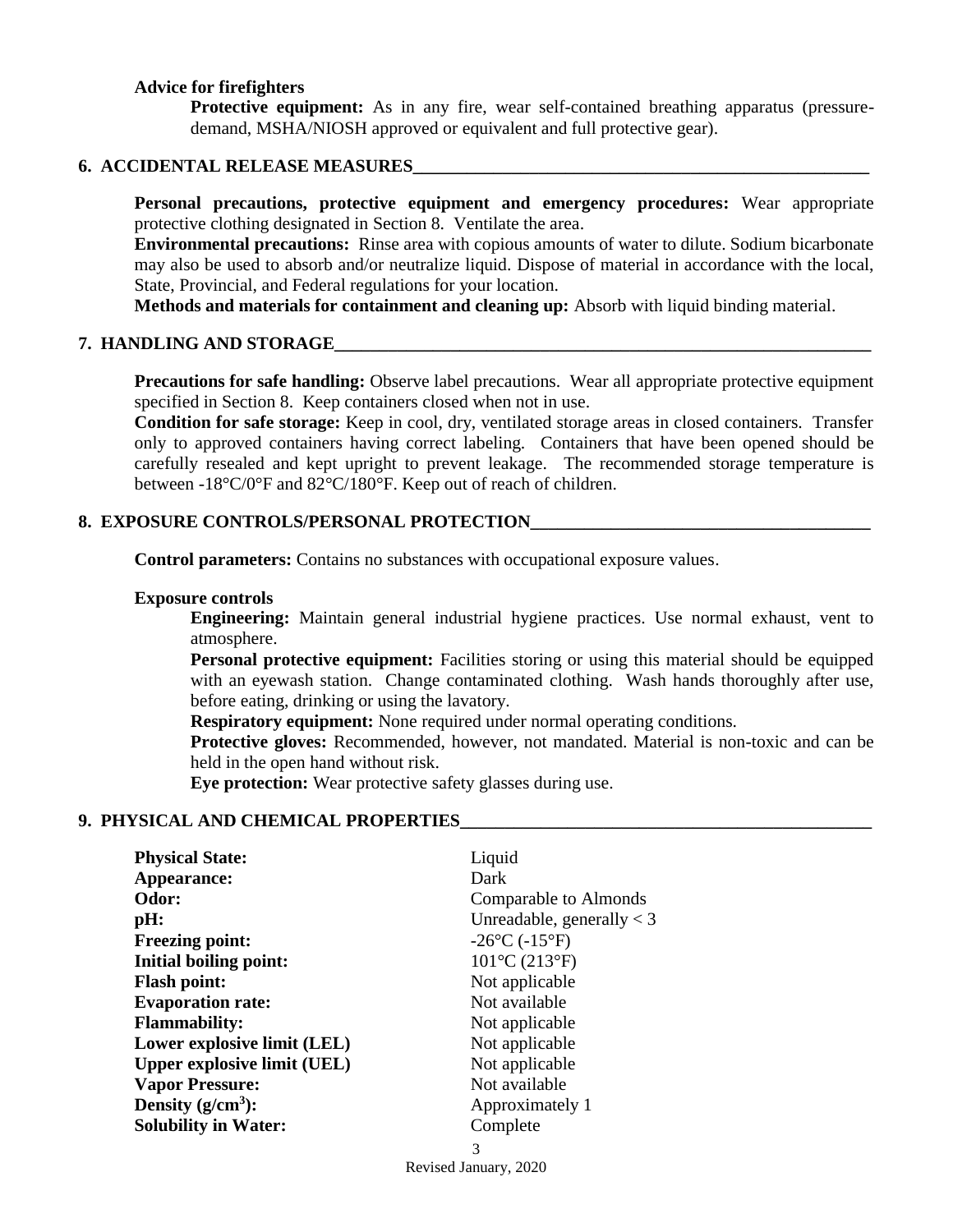# **10. STABILITY AND REACTIVITY**

**Reactivity:** No special reactivity reported, hazardous polymerization will not occur. **Chemical stability:** Stable under recommended storage conditions. **Possibility of hazardous reactions:** None known. **Conditions to Avoid:** Extreme temperatures, contact with incompatible materials. **Incompatible materials:** Strong alkalis, oxidizing agents, chlorinated products (such as bleach).

**Hazardous decomposition:** None known.

# **11. TOXICOLOGICAL INFORMATION\_\_\_\_\_\_\_\_\_\_\_\_\_\_\_\_\_\_\_\_\_\_\_\_\_\_\_\_\_\_\_\_\_\_\_\_\_\_\_\_\_\_\_\_\_\_\_\_\_\_\_\_**

# **Information on toxicological effects**

No toxicity tests have been carried out for this product. Acute toxicity data was estimated based on the toxicity of the individual components contained in this product.

**Acute oral toxicity:** Product is expected to have low acute oral toxicity. **Acute inhalation toxicity:** Product is expected to have low acute inhalation toxicity. **Acute dermal toxicity:** Product is expected to have low acute dermal toxicity. **Skin irritation:** May cause mild skin irritation. **Eye irritation:** Causes moderate eye irritation. **Sensitization:** No sensitizing effects known. **Carcinogenic categories:** None of the components of this product are listed as carcinogens by AGCIH, IARC, NTP or OSHA.

# **12. ECOLOGICAL INFORMATION\_\_\_\_\_\_\_\_\_\_\_\_\_\_\_\_\_\_\_\_\_\_\_\_\_\_\_\_\_\_\_\_\_\_\_\_\_\_\_\_\_\_\_\_\_\_\_\_\_\_\_\_\_\_\_\_**

**Aquatic toxicity:** Product is expected to have low toxicity to aquatic organisms. **Persistence and degradability:** Product is readily biodegradable. **Bioaccumulation potential:** Material will not bioaccumulate. **Mobility in soil:** The components of this product are water soluble and highly mobile in soil. **Results of PBT and vPvB assessment:** No data available. **Other adverse effects:** None known.

# **13. DISPOSAL CONSIDERATIONS**

**Waste disposal:** Unused product can be disposed of down sanitary sewers with water. Used solution may be hazardous as a result of the pre-existing contaminants present in the equipment being cleaned. Dispose of material in accordance with the local, State, Provincial, and Federal regulations for your location.

**Contaminated packaging:** Rinse with water and offer for recycling, if available in your area. Otherwise, dispose as non-hazardous waste.

# **14. TRANSPORT INFORMATION**

**UN Number:** DOT**-**Not regulated, IMDG/IATA-Not applicable. **UN proper shipping name:** DOT/IATA-Not applicable, IMDG-Not regulated. **Transport hazard class(es):** DOT/IMDG/IATA-Not applicable. **Packing group:** DOT/IMDG/IATA-Not applicable. **Marine pollutant:** No. **Special precautions:** Not applicable.